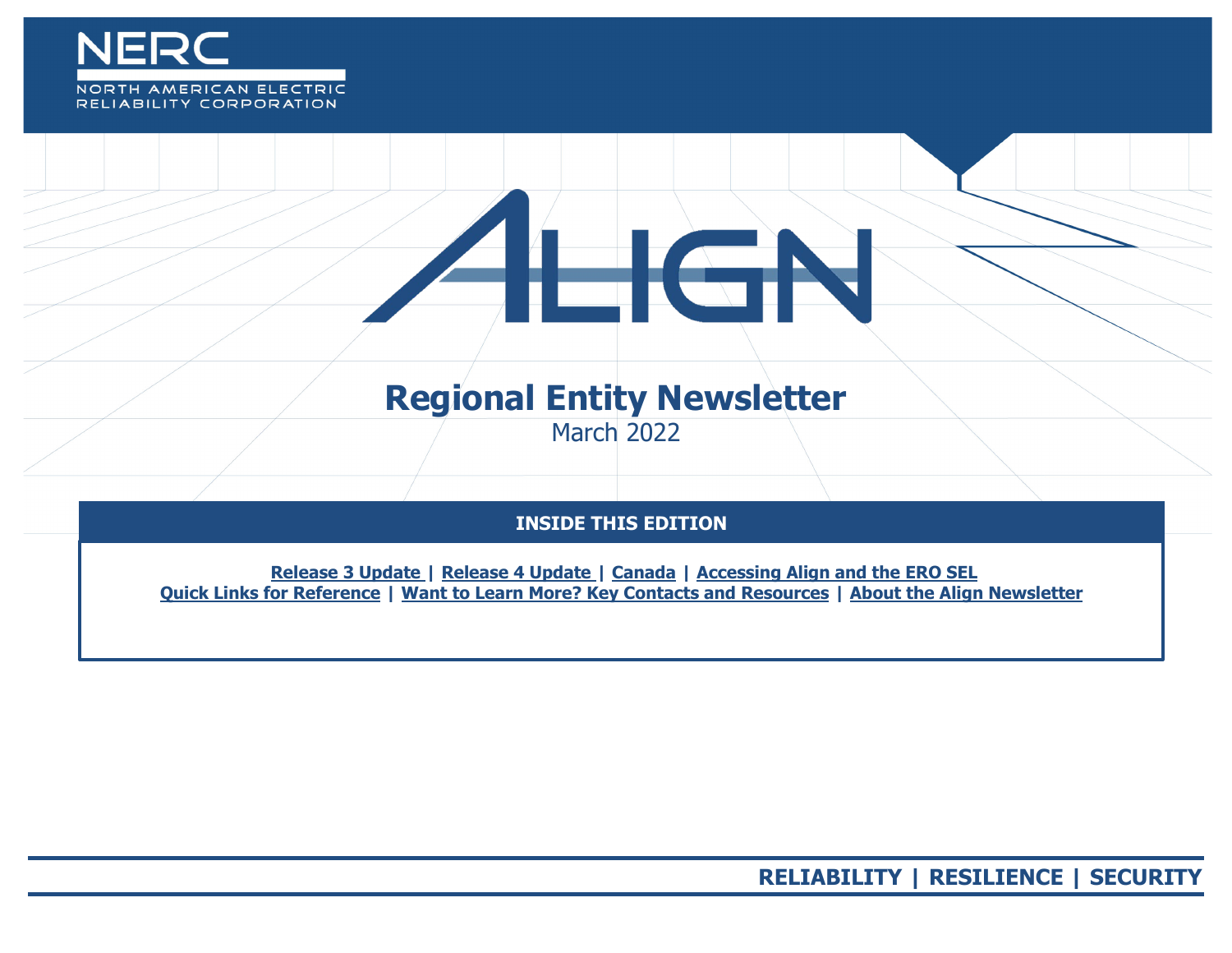

#### **LET'S GET ALIGNED: KEY TAKEAWAYS**

#### **Release 3 Update**

 $\overline{\mathscr{L}}$ 

*In Progress*

Performance optimization efforts for Release 3, as outlined in the January edition of the *Align Newsletter,* are near completion. The project team began deployment of final application updates to production in mid-March. The modifications will also remove the current batch-load restrictions on periodic data submittals (PDS) and self-certifications (SC).

The following activities were identified as part of the mid-March modifications for Release 3:

- Redesigned PDS and SC in the assignment area
- Refactored database queries for dashboards and reporting capability
- Vendor review of Release 3 audit design to ensure optimal performance (Vendor will do a deep review of future technical designs)
- Additional performance testing performed by a third party

With the final deployment of modifications, the Regional Entities (REs) are shifting their focus now to Release 3 adoption plans. The chart below outlines the regional approaches and timing. Please contact your Regional Change Agents with any questions.

| <b>Region</b> | <b>Adoption Approach</b>                                                                                                                                                                 |
|---------------|------------------------------------------------------------------------------------------------------------------------------------------------------------------------------------------|
| Texas RE      | Will send notifications in April 2022 for Q3 audits and use Align for all remaining audits                                                                                               |
| <b>WECC</b>   | Will start in April 2022 with first notification for audit in August 2022; timing of full adoption based on initial Align audits                                                         |
| <b>SERC</b>   | Began in February 2022 with the first notification; two initial entities will complete audits end-to-end, then review processes for lessons<br>learned and conduct two additional audits |
| <b>NPCC</b>   | Will start in April 2022 with first notification for off-site audit; will reassess after completion on the timing of full-time use                                                       |
| <b>MRO</b>    | Will start in April 2022 with the first notification for Q3 coordinated oversight audit; will complete one audit end-to-end, then review<br>processes for lessons learned                |
| <b>RF</b>     | Began in March 2022 with first notification for audit in June 2022; will reassess after completion on the timing of full-time use                                                        |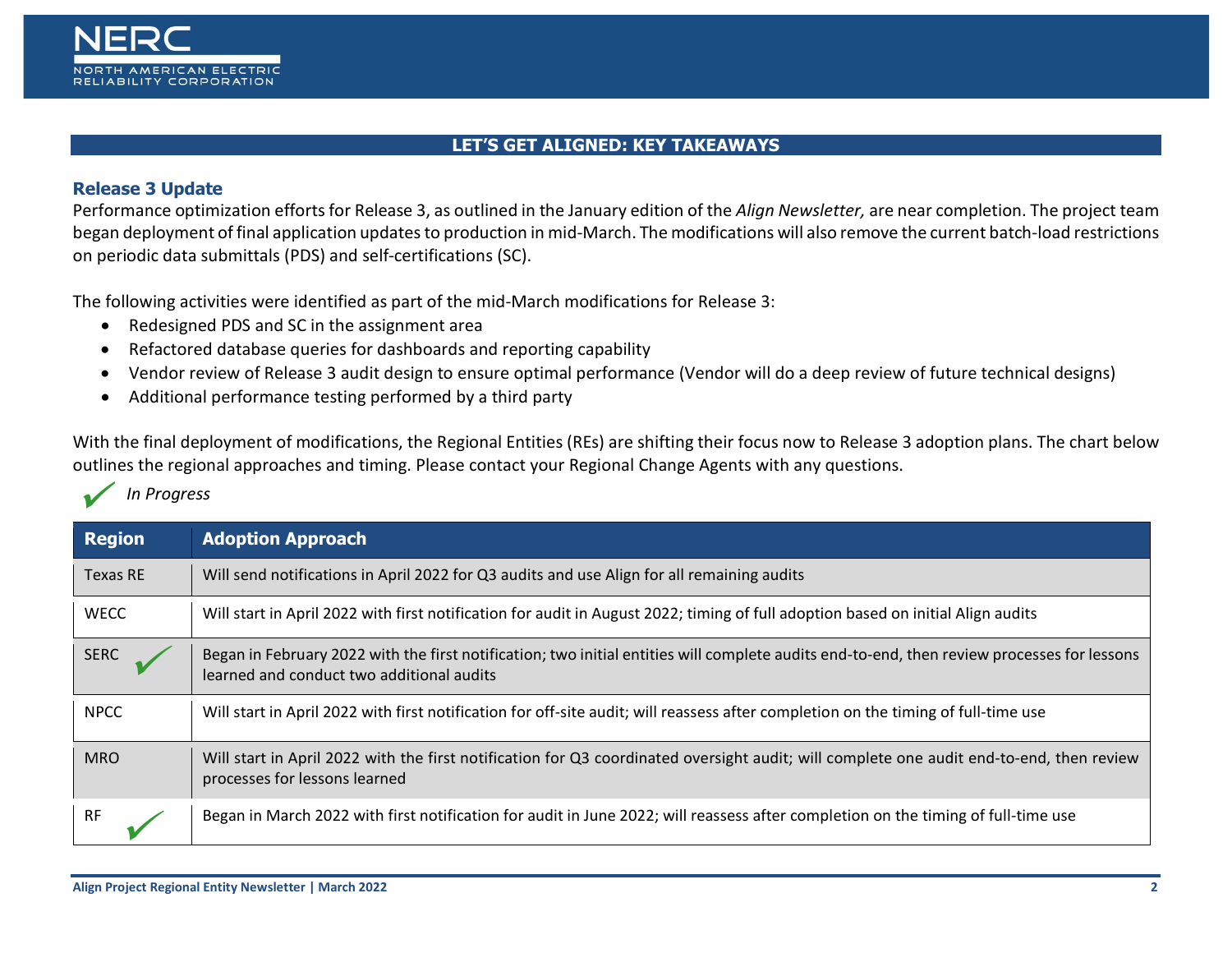#### <span id="page-2-0"></span>**Release 4**

Now that Release 3 modifications are near completion, the Align project team has turned its focus back to Release 4. The Align Steering Committee approved the scope of Release 4, which will include additional required features for audit and scheduling, inherent risk assessments (IRAs), and compliance oversight planning (COPs).

Release 4 will have two production deployments: R4.0 will deploy in June with enhanced audit and scheduling functions, and R4.5 will deploy in October with IRAs and COPs. This approach will enable valuable features sooner and allow for focused training and adoption plans.

#### Data Migrations from Legacy Systems

The completion of Release 4 will also mean the retirement of legacy systems (webCDMS and Guidance). The data team (a sub-group of the Align project team) is developing a migration plan for each type of data by Region that has identified the required data from these systems. The goal is to complete all migrations by December 2022. This data will include a subset of past scheduled engagements as well as closed and open violations. Not all historical data will be migrated. The data migration is the final key element to completing the scope outlined in the Align business case.

#### **Canadian Jurisdictions' Use of Align**

The Align project team continues to work with those REs that support Canadian regulators—MRO, NPCC, and WECC—to create project plans and activities in support of using Align. These activities include determining detailed requirements by province, importing provincial standards data into Align, and defining the appropriate user roles.

The requirements definition work is completed. The project team will analyze the requirements to determine a schedule for completion. This schedule will be shared with the Regional Change Agents as soon as it's available and in the May newsletter.

#### **Accessing Align**

An important part of the project's success is ensuring appropriate access to the system. An active ERO Portal Account is required to access Align and the ERO SEL. **Please follow the instructions below to verify an existing account or set up a new account and note that it takes 48 hours for a new account to be activated**. For password resets, select the "Forgot Password/Username" to reset a password. For questions or problems concerning ERO Portal accounts, please submit a support ticket [here.](https://support.nerc.net/)

All registered entities' primary compliance contacts (PCCs) should also have an ERO Portal Account and be set up as Align Registered Entity Submitters and the Entity Administrators responsible for approving access requests. Users approved by the PCCs are automatically given an ERO SEL submitter role. Additional access to the ERO SEL outside of Align access must be handled with a support ticket.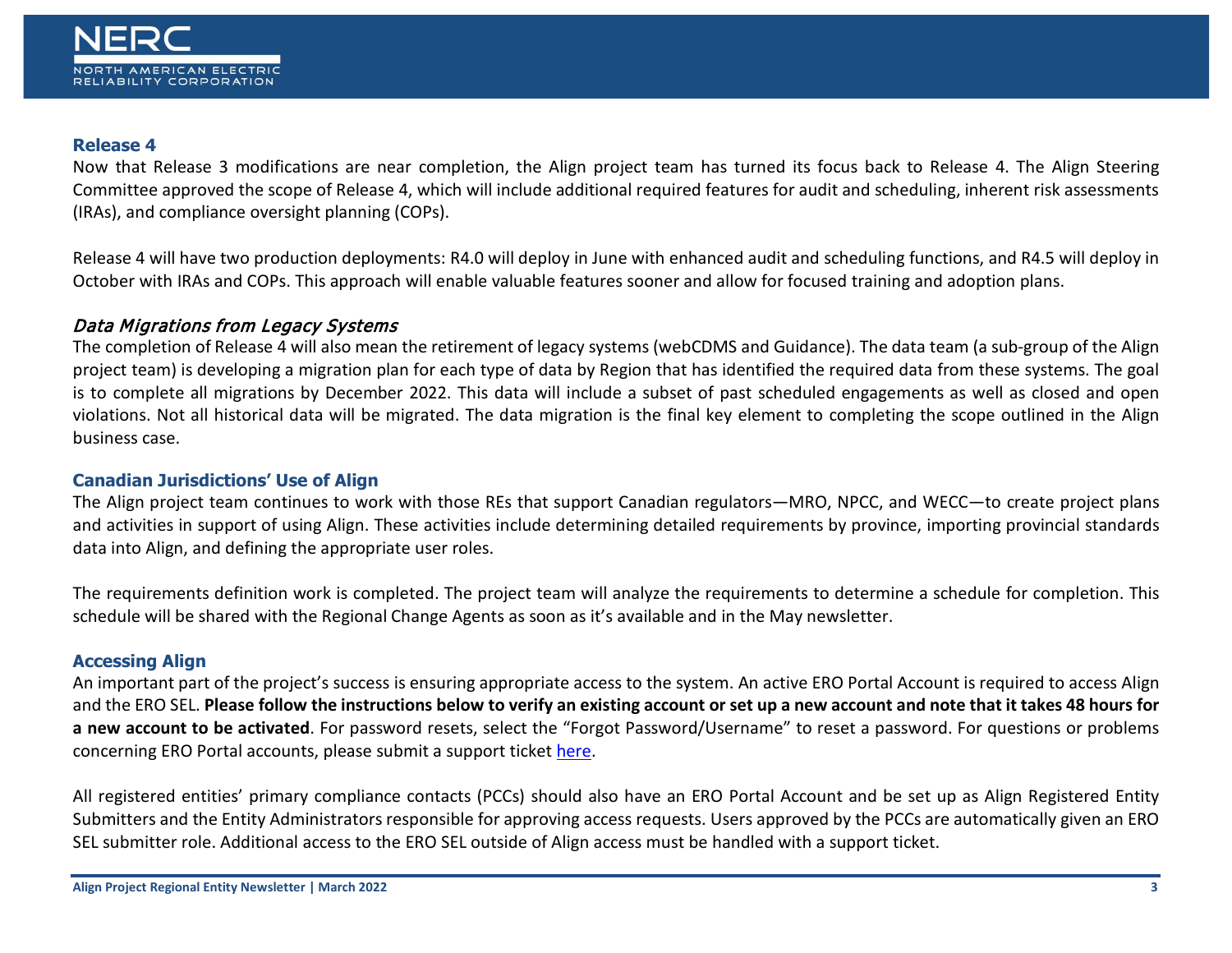

Refer to the [Registered Entity User Access Guide](https://trn.nerc.com/User%20Guide/RE_TTT_User_Access.pdf) for detailed instructions.

#### **To Set Up an ERO Portal Account:**

- 1. Navigate t[o https://eroportal.nerc.net.](https://eroportal.nerc.net/)
- 2. Select "Register" in the upper left-hand corner.
- 3. Complete the registration form and click "Submit."

#### **To Verify an ERO Portal Account:**

- 1. Navigate t[o https://eroportal.nerc.net.](https://eroportal.nerc.net/)
- 2. Select "Sign In" in the upper left-hand corner.
- 3. Enter your credentials to confirm access to ERO Portal.

#### <span id="page-3-0"></span>**Quick Links for Reference**

Here is a list of links to commonly requested project materials for Align and the ERO SEL. Please reach out to your Change Agents for additional materials.

| <b>Quick Links</b>                                                                  |  |  |
|-------------------------------------------------------------------------------------|--|--|
| <b>FAQs</b>                                                                         |  |  |
| <b>NEW ERO Enterprise BES Artifacts Submittal Exception Process (February 2022)</b> |  |  |
| Align Governance Model (Updated April 2021)                                         |  |  |
| <b>Registered Entity SEL Requirements (Updated February 2021)</b>                   |  |  |
| <b>NERC Training Site</b>                                                           |  |  |
| <b>CEA SEL User Guide</b>                                                           |  |  |
| <b>Release 1 CEA User Guide</b>                                                     |  |  |
| <b>Release 2 CEA User Guide</b>                                                     |  |  |
| <b>Release 3 CEA User Guide</b>                                                     |  |  |
| <b>Registered Entity User Access Guide</b>                                          |  |  |
| Data Handling Guide to Align and ERO SEL                                            |  |  |
| <b>Align Business Case</b>                                                          |  |  |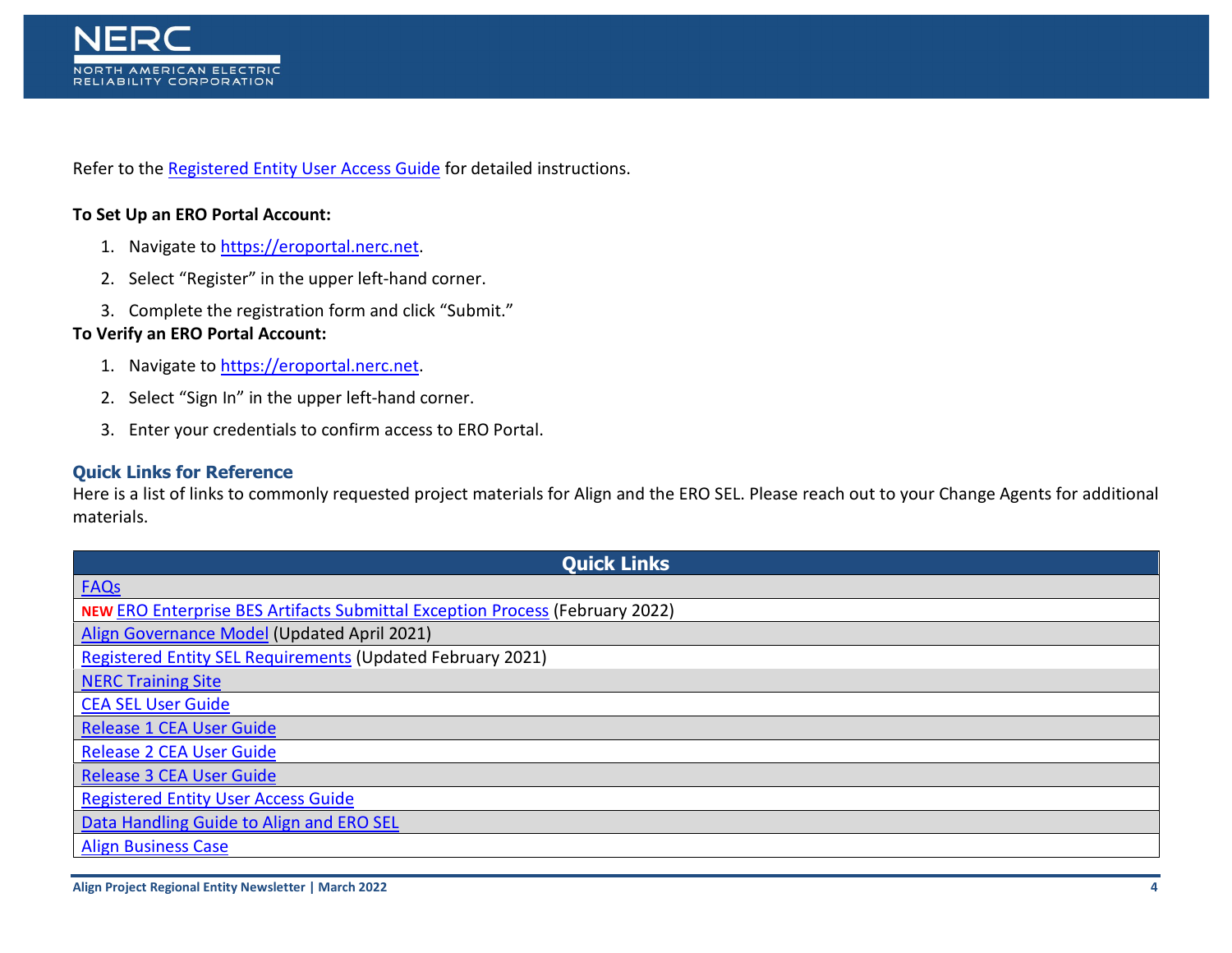

#### <span id="page-4-0"></span>**Want to Learn More? Key Contacts and Resources**

Please submit questions to **AskAlign@NERC.net** or reach out to your Regional Change Agent. The change agents meet monthly and have the latest project updates. They are another resource for asking questions or sharing comments and feedback on the project.

| <b>Align Change Agents</b> |                                                                            |  |
|----------------------------|----------------------------------------------------------------------------|--|
| Organization               | <b>Change Agents</b>                                                       |  |
| <b>MRO</b>                 | Desiree Sawyer, Marissa Falco                                              |  |
| <b>NERC</b>                | Jamie Calderon, Farzaneh Tafreshi, Sara Minges                             |  |
| <b>NPCC</b>                | Jason Wang, Kimberly Griffith                                              |  |
| ReliabilityFirst           | <b>Anthony Jablonski</b>                                                   |  |
| <b>SERC</b>                | Andrew Williamson, Janice Carney, Melinda Montgomery, Rick Dodd, Todd Curl |  |
| <b>Texas RE</b>            | <b>Rochelle Brown</b>                                                      |  |
| <b>WECC</b>                | Angie Shapiro, Ben Aldous, Mailee Cook                                     |  |

| <b>Release 3 Training Contacts</b> |                                                                              |  |
|------------------------------------|------------------------------------------------------------------------------|--|
| <b>Region</b>                      | <b>Training Leads</b>                                                        |  |
| <b>MRO</b>                         | Desiree Sawyer; Jeremy Mattke                                                |  |
| <b>NPCC</b>                        | Jason Wang; Kimberly Griffith                                                |  |
| <b>ReliabilityFirst</b>            | Bob Folt; George Spila; Anthony Jablonski; Ron Ross                          |  |
| <b>SERC</b>                        | Serge Beauzile; Clay Shropshire; Robert Vaughn; Rick Dodd;                   |  |
| <b>Texas RE</b>                    | Ben Gregson; Dennis Glass; Devin Kitchens, Eric Newnam; Rochelle Brown       |  |
| <b>WECC</b>                        | Angie Shapiro; Jessica King; Holly Peterson; Phil O'Donnell; Brittany Crosby |  |